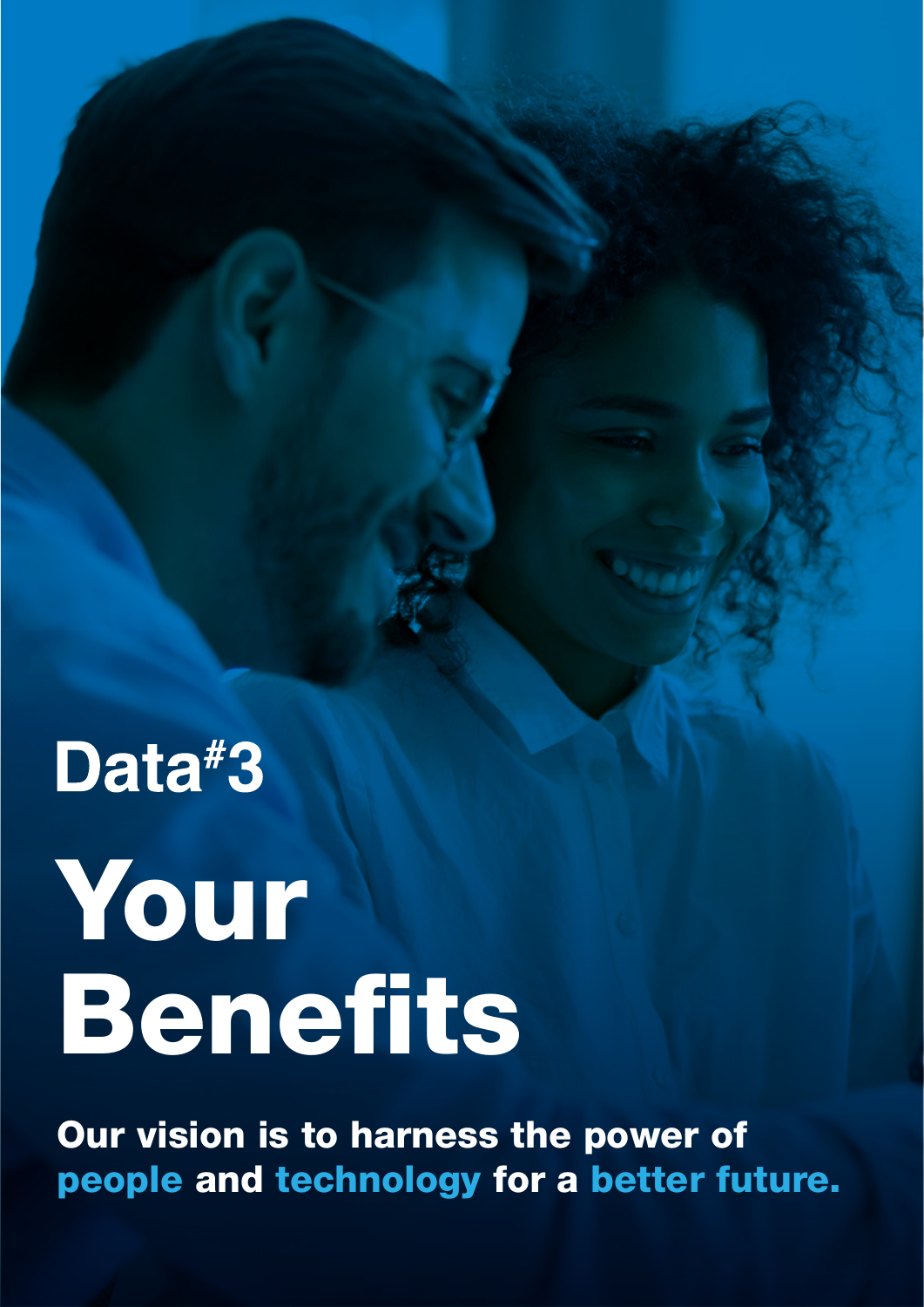As an award-winning Employer of Choice and Accredited Family Inclusive Workplace, Data#3 is proud to offer an extensive range of benefits to all permanent employees. Underpinned by our core business values, our people have access to a wide range of benefits and rewards.



#### Work-Life Balance

- Hybrid work model (40% office – 60% WFH)
- Flexible work hours
- Flexible work arrangements (part time, flexitime, job sharing)
- Supportive leave entitlements (including parental, carers, long-service, hardship)
- Ability to purchase and sell annual leave
- Provision of all technology to enable 'anywhere' working

#### **Community**

- Annual paid 'Volunteer Day'
- Company and team organised volunteering opportunities
- Participation in fun runs and community events
- Goods and food hamper donations
- Fun and engaging fundraising initiatives
- Workplace giving program
- Blood donations program through the Australian Red Cross
- Environmentally responsible practices



#### Health & Wellbeing

- Annual paid 'Wellness Day'
- Annual flu vaccinations
- Health services (including skin assessments, health checks, ergonomic assessments)
- Subsided fitness memberships through ClassPass
- Company funded Employee Assistance Program (EAP) available for our people and their dependents
- Mental health awareness initiatives and support programs
- Domestic and family violence support and leave arrangements
- Financial wellness education and support programs
- Provision of ergonomic equipment and workplace facilities
- Fully equipped end-of-trip facilities in most locations
- Office wellness rooms
- Health and safety policies, trainings programs and events

Data#3

EEE

#### Social

- Regular staff celebrations throughout the year (including ice-cream day and branch breakfasts, morning teas and lunches)
- Celebration of annual events (FY kick-off, Data# 3 birthday and holidays)
- Celebrate community days (including; Stress Down Day, R U Ok? Day, International Women's & Men's Day, Harmony Week)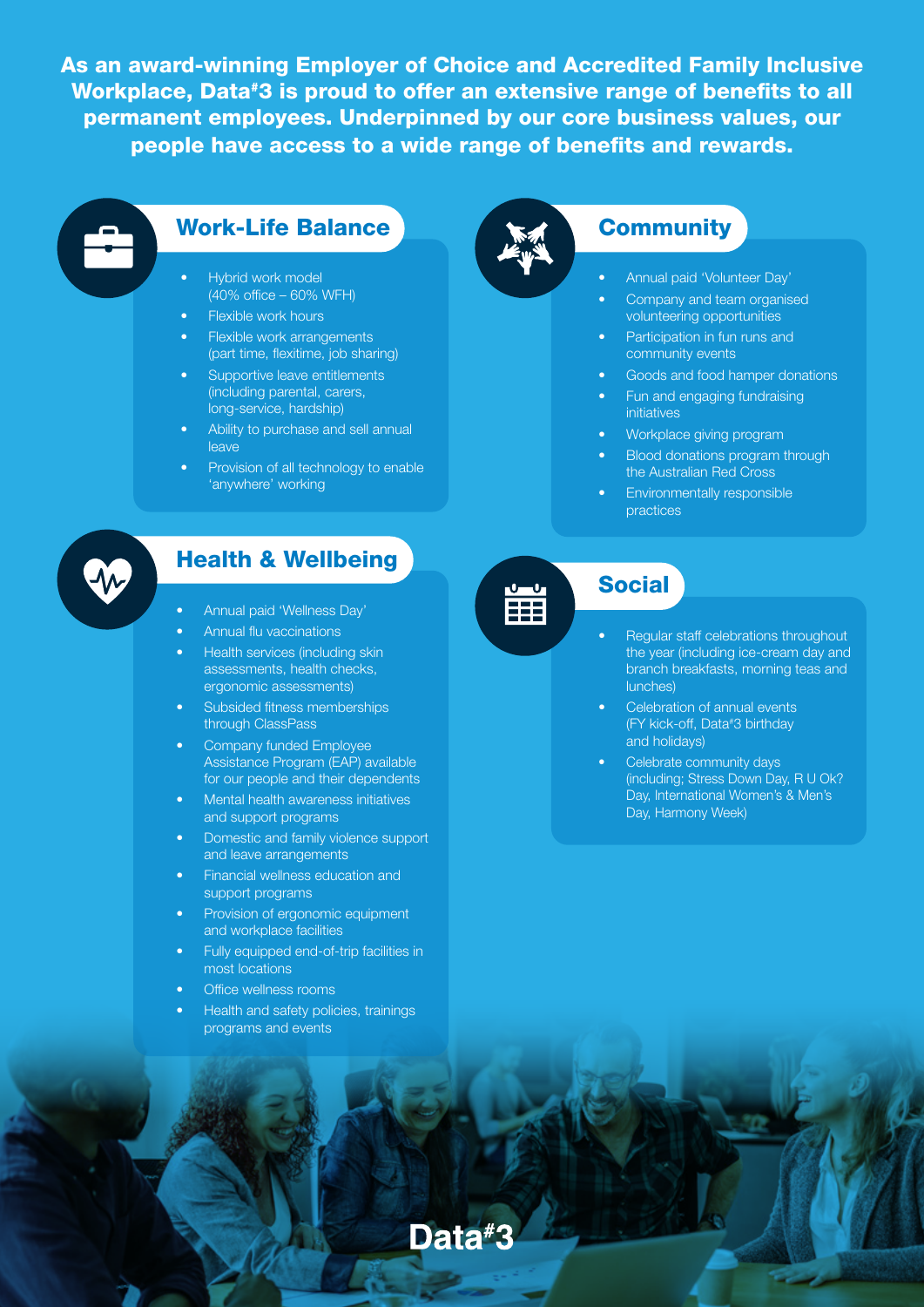

#### Learning & Development

- Role-specific training
- Sales specific development opportunities
- Unlimited LinkedIn Learning access
- Internal training opportunities (via Data#3 Academy)
- Annually delivered 'Learning Month' initiative
- Tailored team training opportunities
- Internally and externally facilitated workshops and seminars
- Third party content curation and recommendations
- 
- Study leave entitlements Approved tertiary education fee assistance program

## Q

**Ini** 

#### **Recognition**

- Quarterly branch awards
- Company 'Core Values' award
- Years of service awards
- 100% sales club

#### Career Development

- Individual performance and development plans
- 
- Psychometric assessments Individual career development sessions
- Individual coaching sessions
- Leadership development program
- Mentoring program
- Secondment opportunities
- Equal Opportunity Policy

#### **Remuneration**

- Referral bonuses (\$5000 for successful hires)
- Pay for performance
- Regular remuneration reviews
- Salary continuance insurance benefits
- 
- Salary sacrificing benefits<br>
Financial discounts and benefits provided by corporate partners (including private health insurance, banking, superannuation and device or vehicle leasing options)
- Corporate benefits and discounts on vehicles, beauty, technology, and travel purchases

#### Data#3